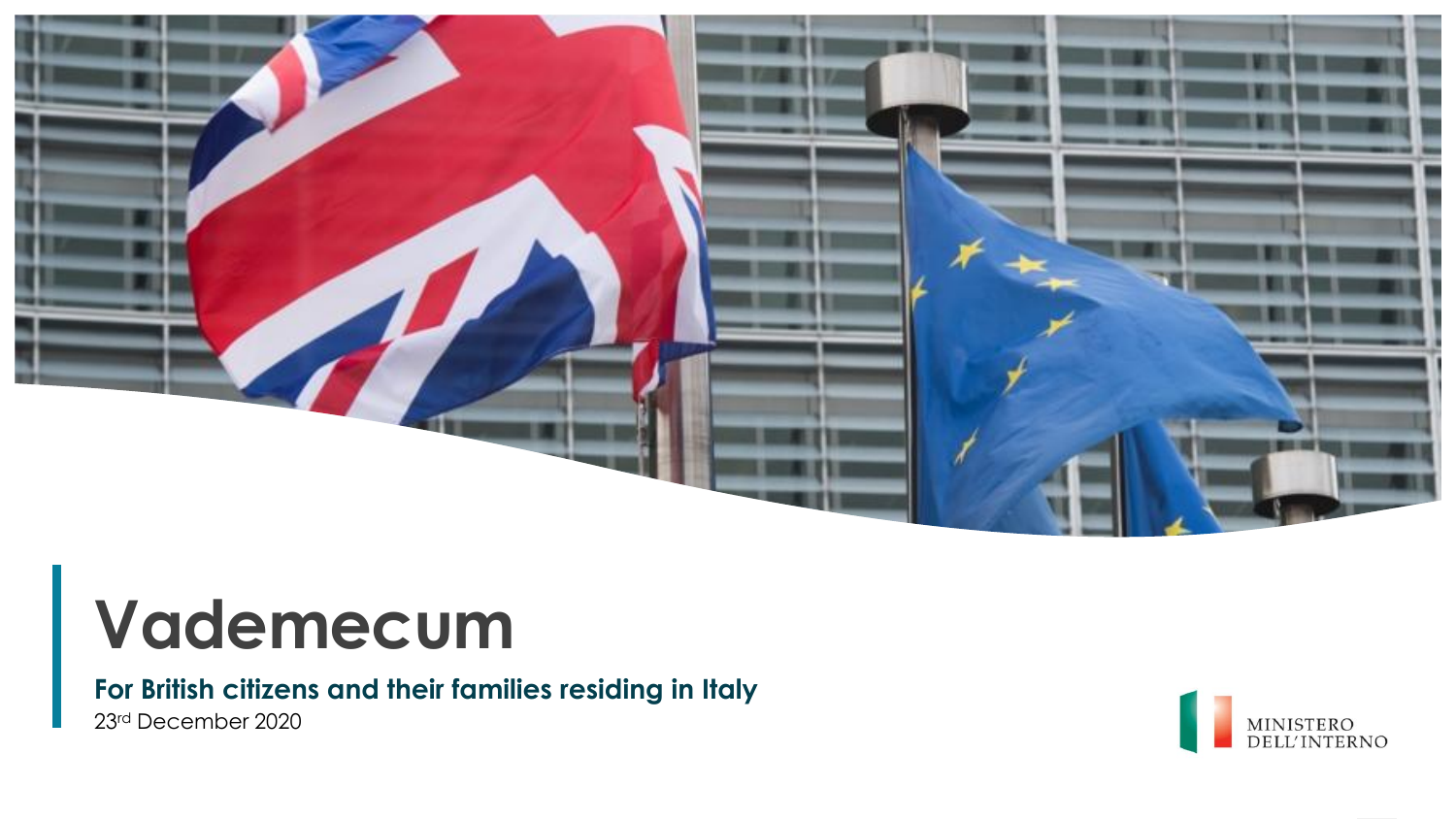## **RIFERIMENTI NORMATIVI**



#### **Withdrawal Agreement**

Art. 18.4 of the Withdrawal Agreement between the European Union and the United Kingdom of 1<sup>st</sup> February 2020

#### **Directive 2004/38/CE**

Directive 2004/38/EC of 29<sup>th</sup> April 2004 - on the right of citizens of the Union and their family members to move and reside freely within the territory of the Member States.

#### **Decision**

Art. 1 *et seq.* of the Commission Implementing Decision c (2020) 1114 final of 21st February 2020.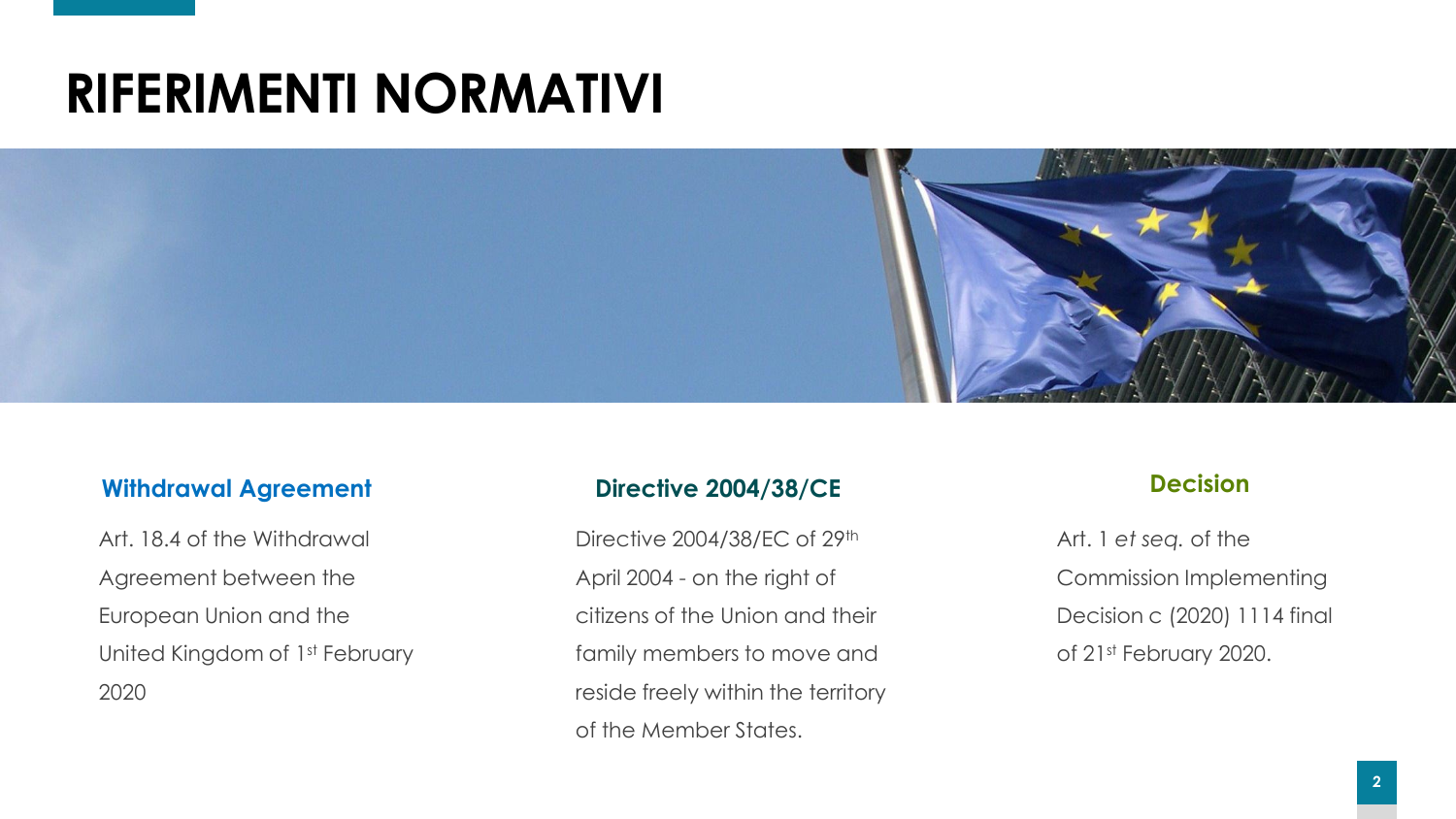The beneficiaries of the Withdrawal Agreement are UK citizens residing in Italy by 31st December 2020 and family members accompanying or joining them, even after the afore-mentioned date.

#### **Who are the beneficiaries? What document can UK nationals and their family members request?**

The Withdrawal Agreement provides that UK nationals and their family members have the right to receive a new residence document in electronic format. The document states that it was issued based on the Withdrawal Agreement and allows you to exercise the rights recognized by the said Agreement.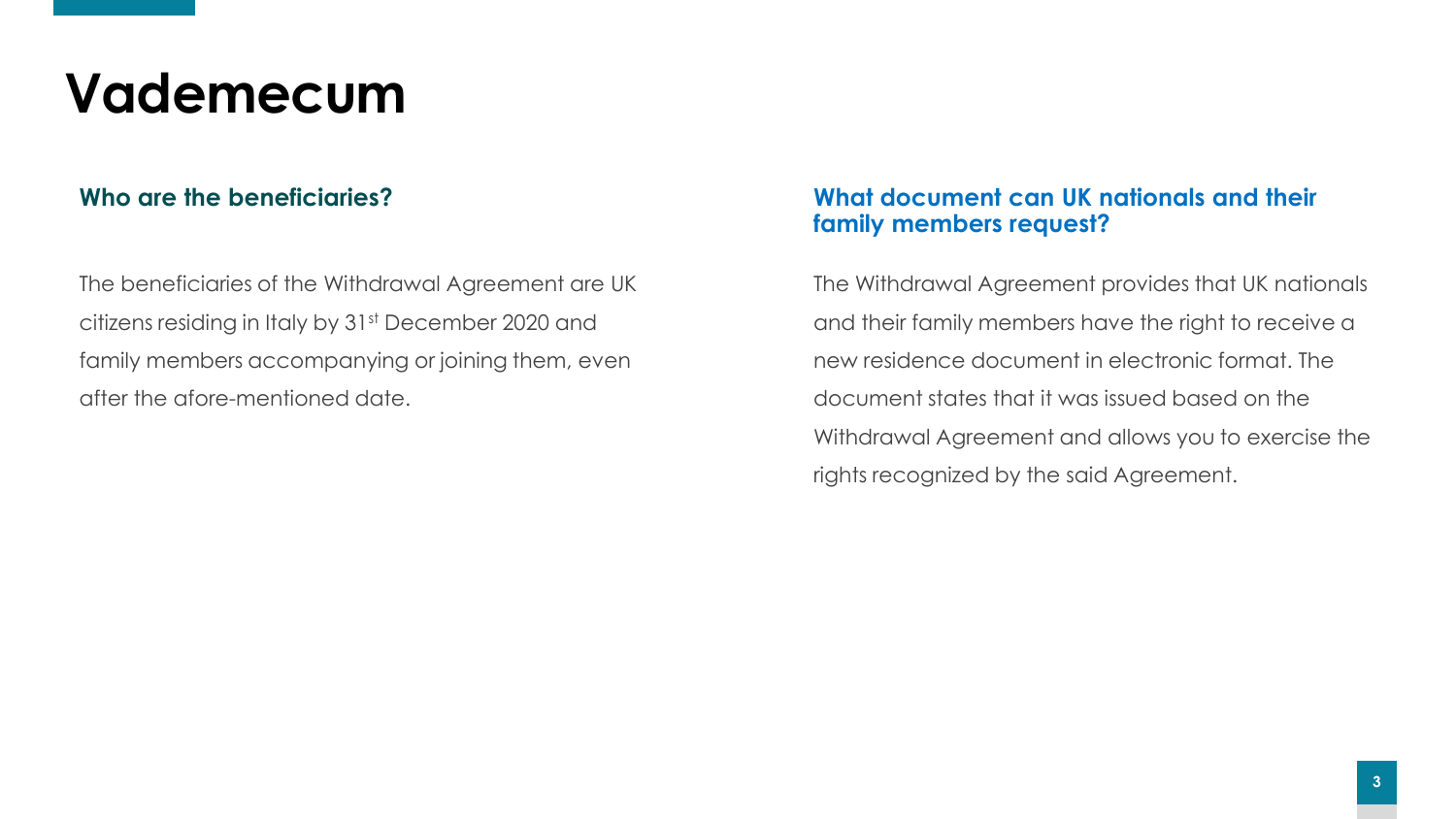The electronic residence document is valid for **5 years** (bearing the title "residence card") or **10 years** (bearing the title "permanent residence card") if the right of permanent residence is acquired (legal and uninterrupted residence in Italy for 5 years, including periods of stay before or after 31st December 2020).

#### **What is the validity of the document? Which office should I contact to receive the document in electronic format?**

The electronic residence document is issued by the Police Headquarters (Questura) of the province where the UK national resides. On the Questura website, a dedicated electronic channel allows you to book an appointment to submit your application.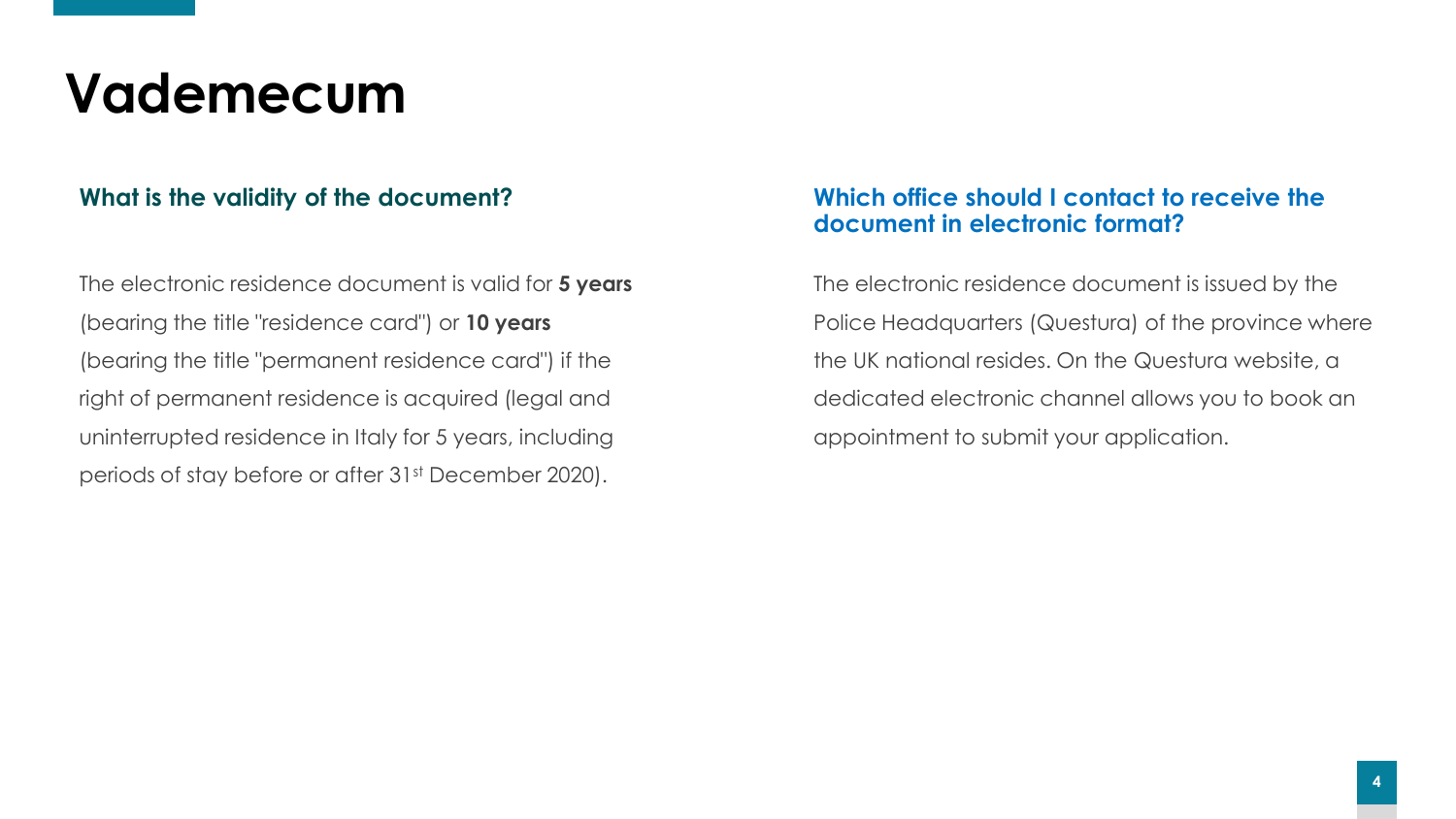#### **What is the procedure to follow for issuing the document?**

UK nationals registered in the population register (iscritti in anagrafe) by 31st December 2020, starting from 1st January 2021, are invited to report in person to the Immigration Office of the Police Headquarters (Questura)in the province of residence to request the electronic residence document.

■ Your biometric data will be taken during the procedure to issue the residence document.

The electronic residence document is not issued at the same time as submitting the request, as it takes a few days to produce it.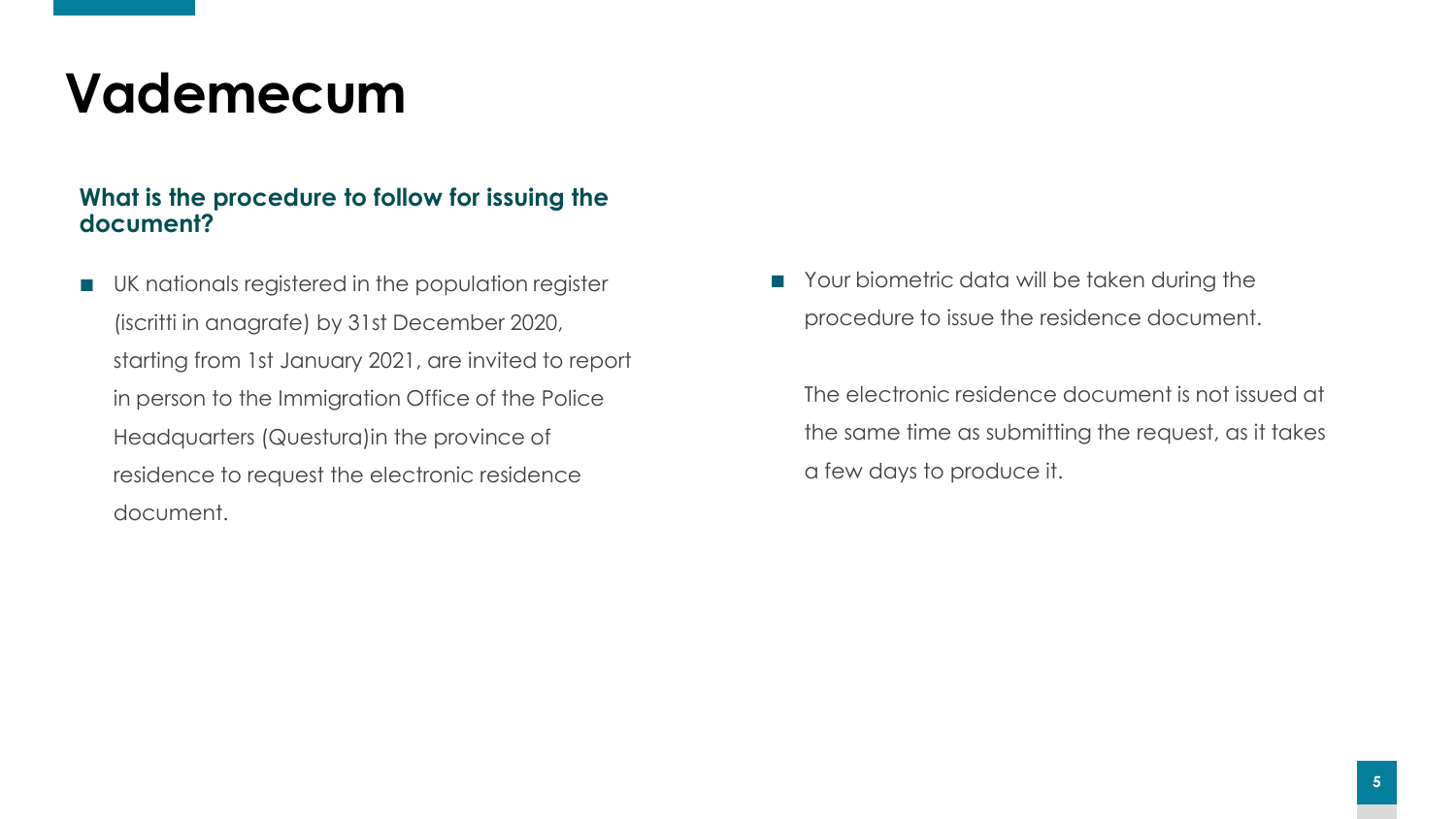### **What documents must be submitted?**

**UK nationals** must submit the following documents:

**»** a valid identity document;

**»** a certificate of personal registration (attestazione di iscrizione anagrafica), issued by the Municipality of residence, which proves registration by 31st December 2020 or, alternatively, self-certification of being registered with the anagrafe by 31st December 2020 and that registration has not been subsequently cancelled, pursuant to art. 46-47 D.p.r. 445/2000;

**»** receipt of payment of € 30,46 equal to the cost of producing the document, made by postal order on CC no. 67422402(account holder "MEF DIP.TO DEL TESORO VERS: DOVUTO RILASCIO CARTA DI SOGGIORNO" – reason for payment: "Importo per il rilascio della carta di soggiorno - Accordo di recesso UE/ UK");

**»** 4 passport-sized photographs.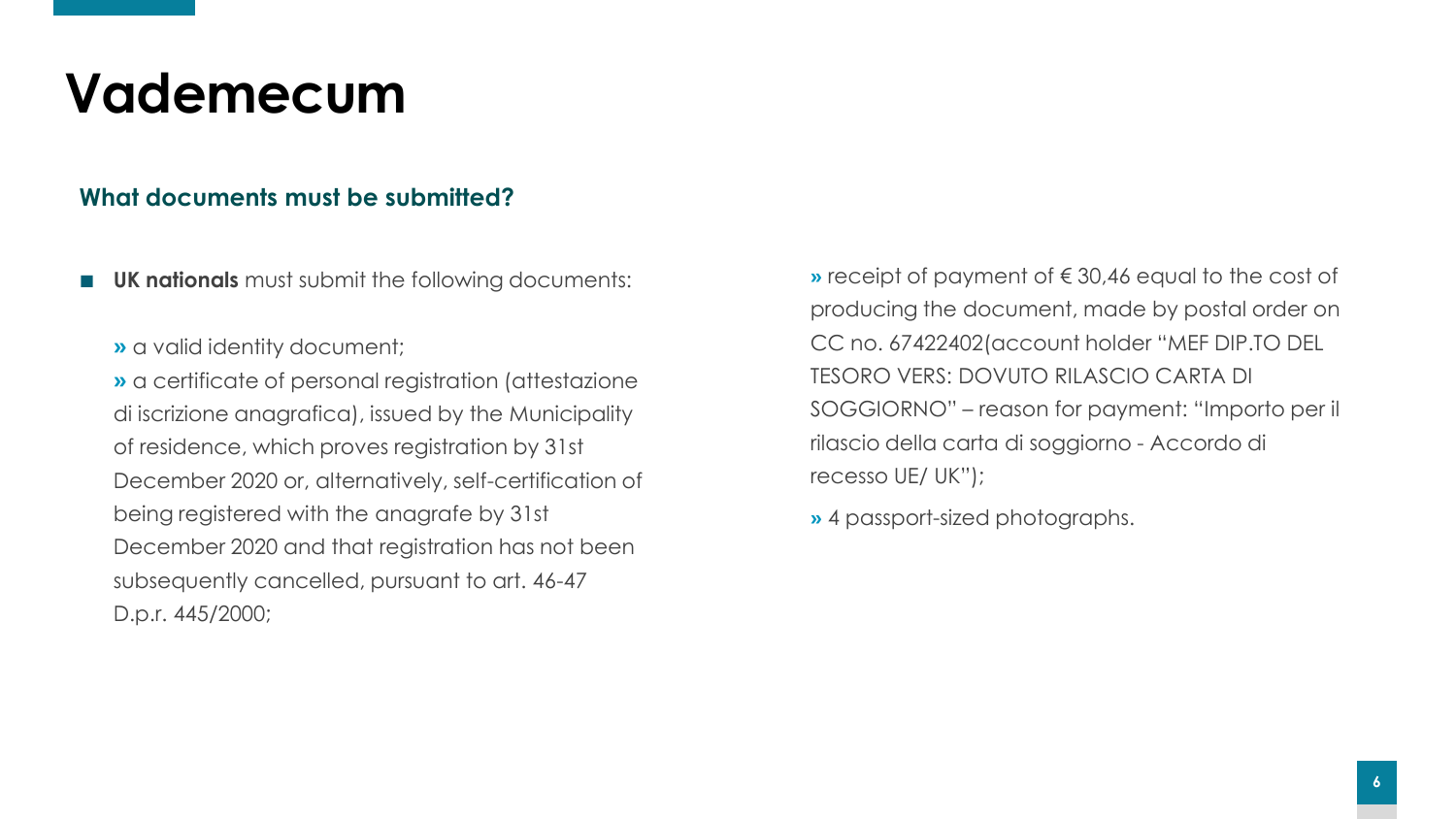### **What documents must be submitted?**

- **Family members of the UK national must submit the** following documents:
	- **»** a valid identity document;

**»** a copy of the residence document in electronic format issued by the Police Headquarters to the U.K. national or, alternatively, a copy of the certificate of registration of the U.K. national proving the registration by 31st December 2020; **»** document issued by the competent authority of the country of origin or provenance, certifying the status of family member of the UK national;

**»** receipt of payment of € 30.46 equal to the production cost of the document, made by postal order on CC no. 67422402 (account holder "MEF DIP.TO DEL TESORO VERS: DOVUTO RILASCIO CARTA DI SOGGIORNO" – reason for payment: "Importo per il rilascio della carta di soggiorno - Accordo di recesso UE/ UK");

**»** 4 passport-sized photographs.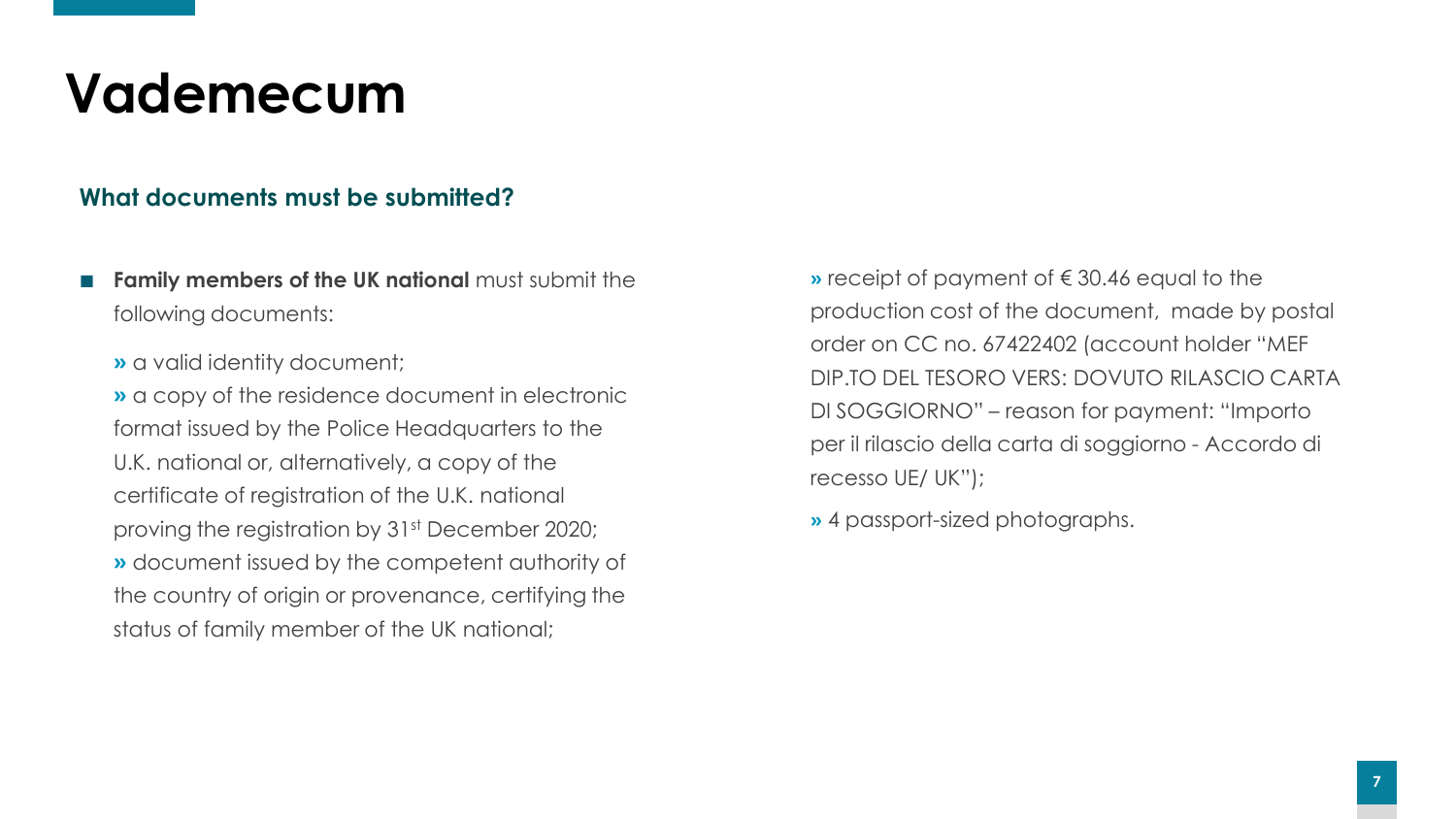#### **Can British students obtain the electronic residence document?**

Starting from 1<sup>st</sup>January, 2021, British students who meet the requirements of Directive 2004/38 /EC and are registered in the resident population register (iscritti in anagrafe) or in the temporary population register by 31stDecember, 2020 can apply, at the Police Headquarters of the province of residence, for the new electronic residence document.

#### **What is foreseen for frontier workers?**

According to art. 9 of the Withdrawal Agreement, frontier workers are UK national who carry out an economic activity in accordance with Article 45 or 49 of the Treaty on the Functioning of the EU, in one or more States where they do not reside.

Starting from 1stJanuary, 2021, these workers - upon presentation of suitable documentation proving that they carry out an economic activity in Italy in accordance with Article 45 or 49 of the Treaty on the Functioning of the EU since before 31<sup>st</sup> December 2020 - may request an electronic document, certifying their status, from the Police Headquarters of the province where their workplace is located. This document will be valid for five years.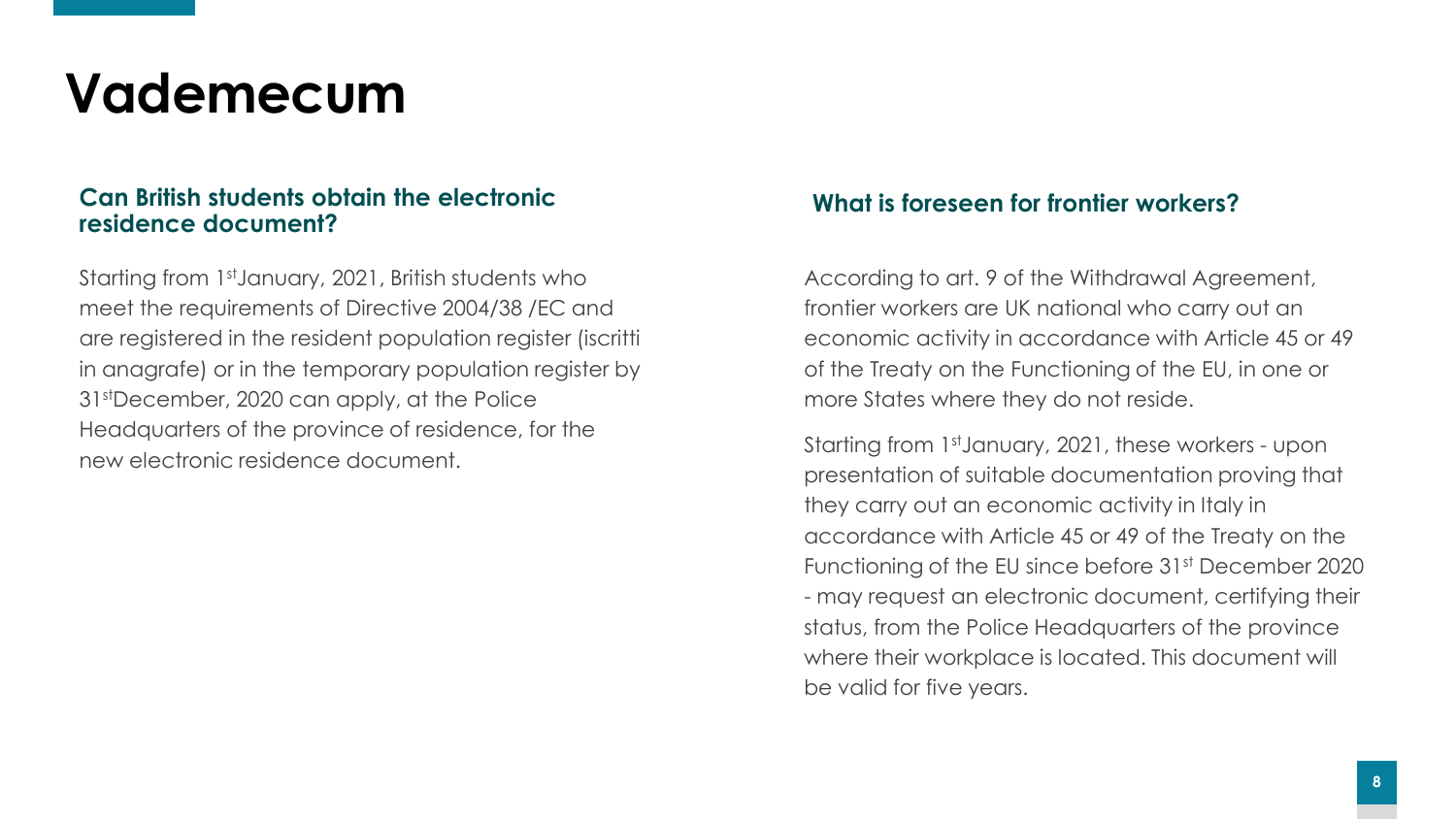#### **What happens in case of failure to register by 31st December 2020?**

The certificate stating that he/she is registered in the registry(anagrafe) by 31<sup>st</sup> December 2020 or the related self-certification are standard documents required to obtain the electronic residence document by the Police Headquarters of the province of residence.

However, UK nationals who are not yet registered in the registry by 31<sup>st</sup> December 2020, but who can prove, with suitable documentation showing their legal stay in the Italian territory on or before 31st December 2020 (e.g. employment contract, certificate of enrolment in a course of study) may in any case apply for the electronic residence document at the Police Headquarters of the province of residence.

#### **What happens if the UK national changes residence before having obtained the electronic residence document?**

The change of residence does not prevent the UK national from obtaining the issue of the electronic residence document.

To exercise this right, the British citizen must go to the Police Headquarters of the province where he/she resides at the time of the request.